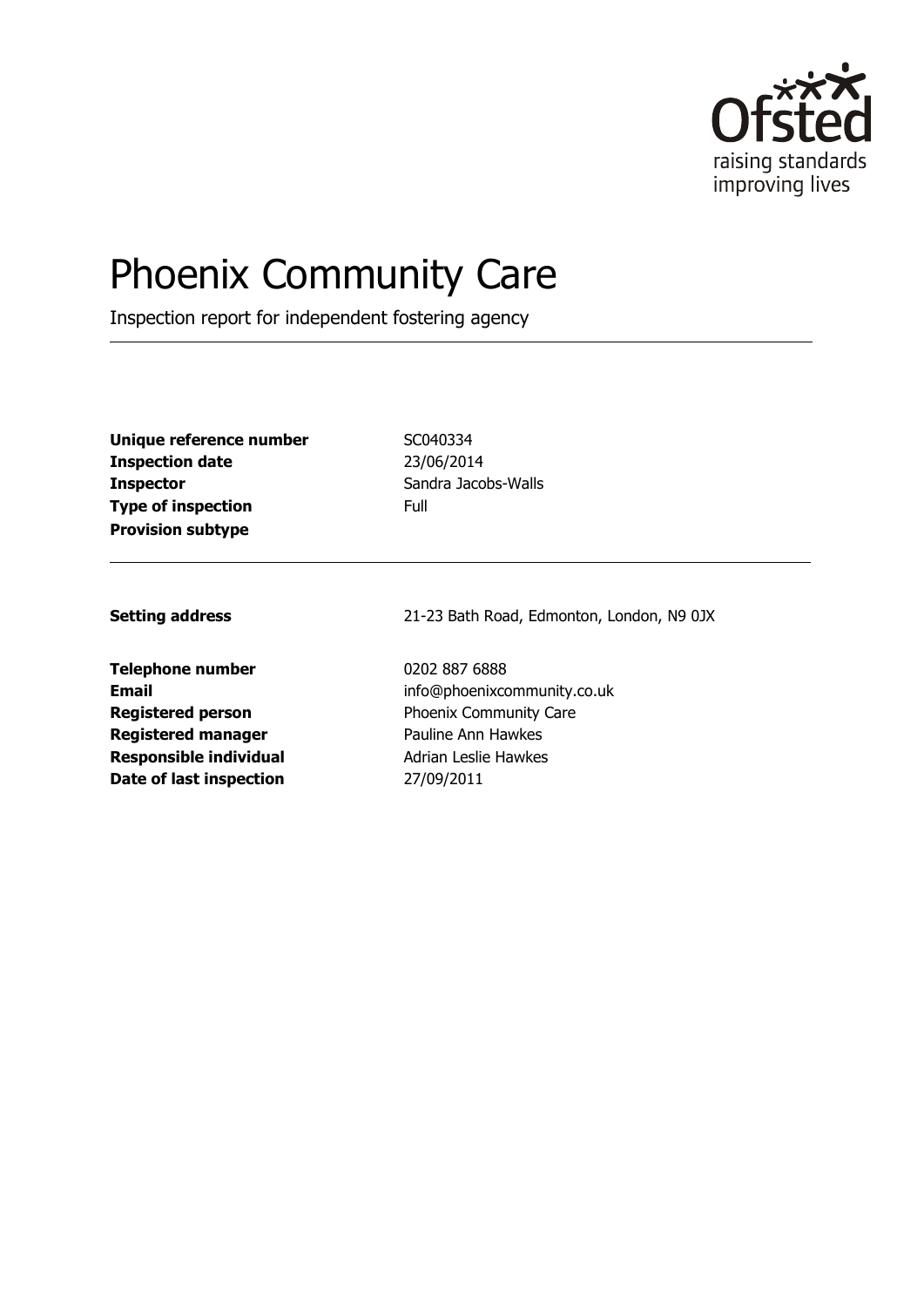© Crown copyright 2014

Website: www.ofsted.gov.uk

This document may be reproduced in whole or in part for non-commercial educational purposes, provided that the information quoted is reproduced without adaptation and the source and date of publication are stated.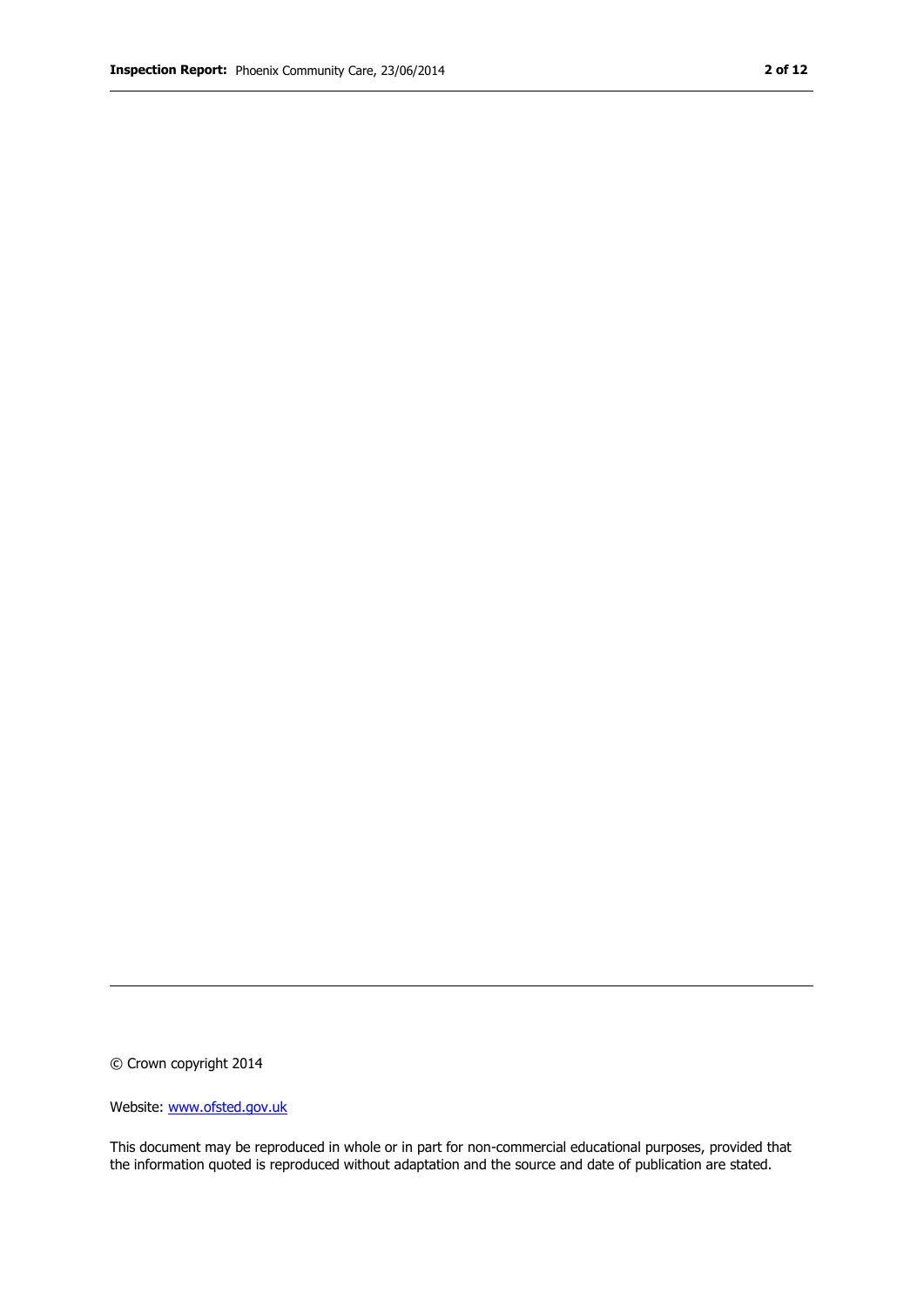## **Service information**

#### **Brief description of the service**

Phoenix Community Care (PCC) is an independent fostering agency. The agency's original aim was to provide foster care placements to asylum seeking young people and unaccompanied minors. In recent years however, the service has broadened this scope to offering placements to mainstream looked after children. The agency is privately owned.

The fostering service recruits, assesses and supports foster carers. The service works with the local authority to offer foster placements to children and young people on a planned or emergency basis, for short and long term duration, and for respite care. The service also offers mother and baby placements and foster care placements that allow siblings to remain together.

Since the last inspection the fostering service has recruited additional social work staff in order to meet the demands of the service. Recent appointments include an independent social worker responsible for the management of all foster carer reviews and the monitoring of the fostering service's overall operation and function.

At the time of this inspection, the service has 11 fostering households with 10 young people in placement.

#### **The inspection judgements and what they mean**

**Outstanding:** An agency demonstrating and exceeding the characteristics of a good judgement where children and young people are making significantly better progress and achieving more than was expected in all areas of their lives.

**Good**: An agency where children and young people, including those with the most complex needs, have their individual needs met and their welfare safeguarded and promoted. They make good progress and receive effective services so they achieve as well as they can in all areas of their lives.

**Requires improvement**: An agency that may be compliant with regulations and observing the national minimum standards but is not yet demonstrating the characteristics of a good judgement. It therefore requires improvement to be good. There may be failures to meet all regulations or national minimum standards but these are not widespread or serious; all children's and young people's welfare is safeguarded and promoted.

**Inadequate:** An agency where there are widespread or serious failures which result in children and young people not having their welfare safeguarded and promoted.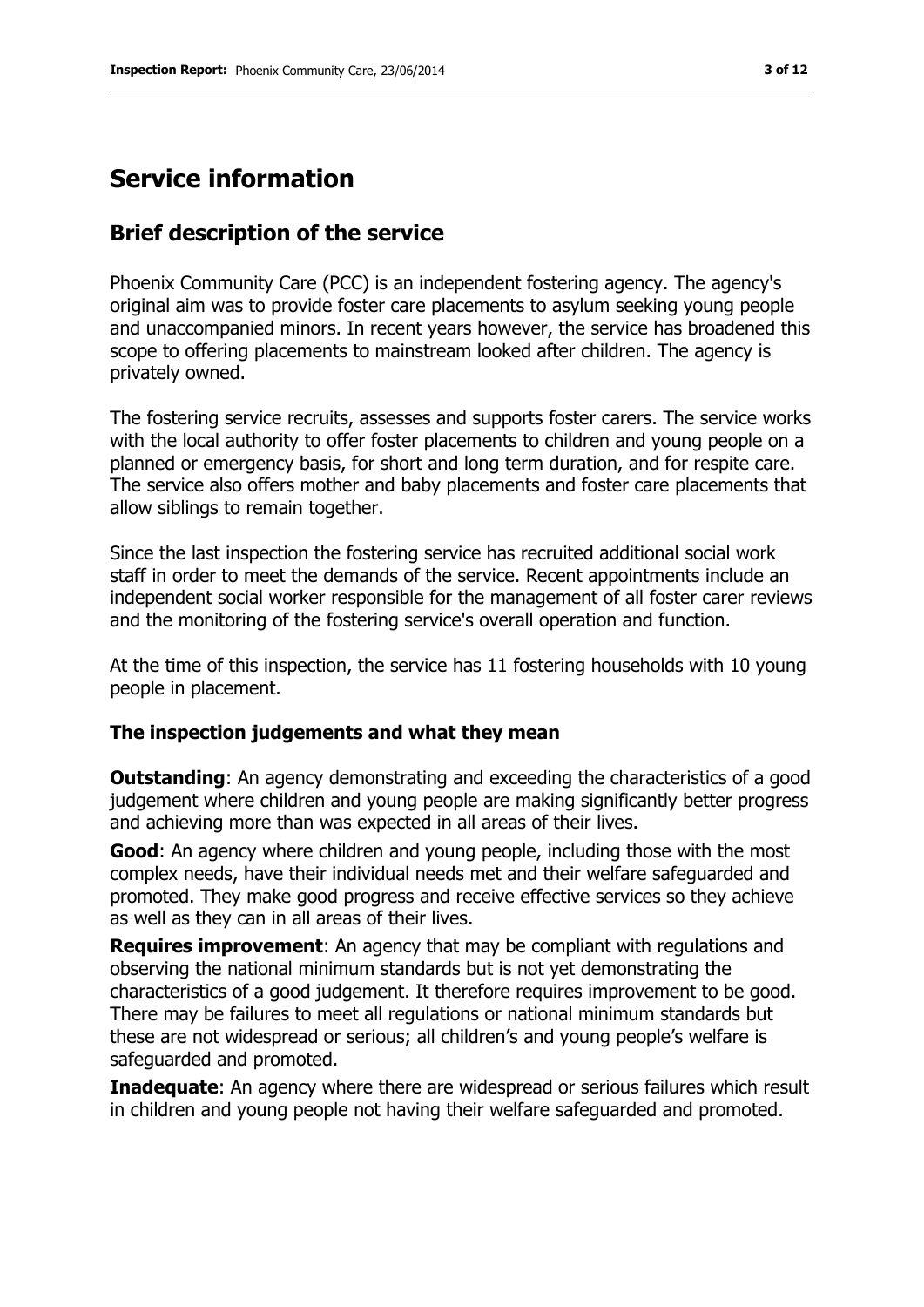# **Overall effectiveness**

Judgement outcome: **good**.

The fostering service demonstrates a commitment to developing children and young people's individual potential. Their identified, individual needs are well met by the service and children and young people feel their views are taken seriously. Placements are well sustained; many have been in place for a significant number of years. Unplanned endings are rare; the stability of placements promotes the progress achieved by children and young people. Children and young people feel safe, valued and part of the fostering family.

The fostering service's recruitment, assessment and preparation of prospective foster carers are robust. Foster carers are subject to thorough, review, training and regular supervision processes. This enhances their skills in providing children and young people with the care they need to grow and develop into confident young adults. Foster carers are committed to providing a high standard of care ensuring that children and young people have good opportunities to reach their full potential. The fostering service works in close partnership with other professionals to identify and address the individual needs of children and young people; foster carers feel very much a part of an effective team effort.

Safeguarding practice is at the heart of this fostering agency. There are effective systems in place to ensure that children and young people are kept safe. Thorough assessments of foster carer's skills are conducted and robust risk assessments and safer care plans are carried out. These ensure that children and young people's welfare is promoted and that they experience positive outcomes.

Leaders and managers know the young people very well and regularly monitor the progress they are making. They are passionate and committed about the service they are providing and ensuring positive outcomes for children and young people. Managers are accessible and approachable for foster carers, staff, and young people. Leaders are ambitious for the service and continually want to improve and develop.

Four shortfalls have been identified as a result of this inspection. These relate to the service's consultation efforts with young people, quality of care monitoring reports, the effective monitoring of recording information and the revision of the agency's statement of purpose document.

## **Areas for improvement**

#### **Statutory Requirements**

This section sets out the actions which must be taken so that the registered person/s meets the Care Standards Act 2000, Fostering Services (England) Regulations 2011 and the National Minimum Standards. The registered person(s) must comply with the given timescales.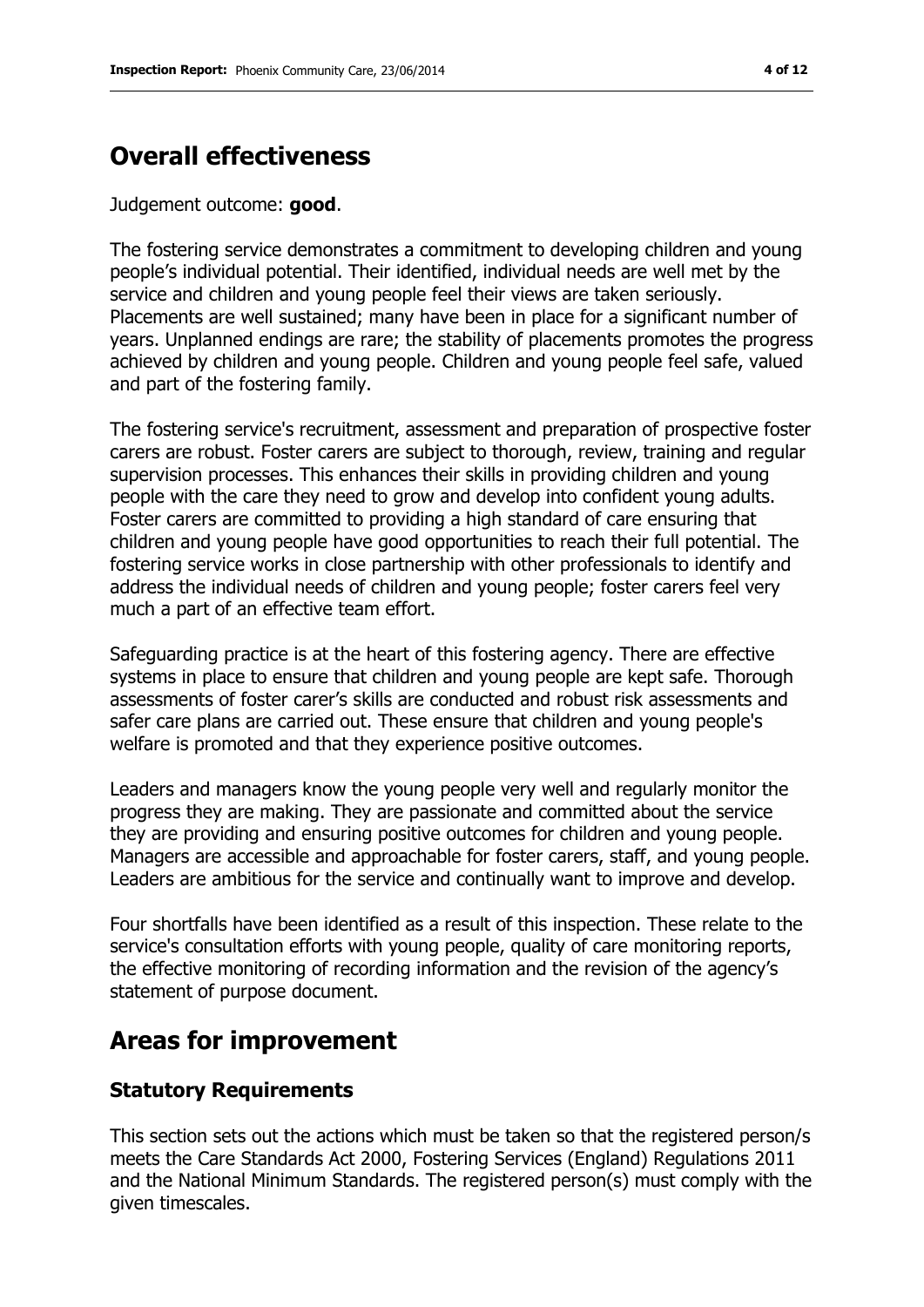| Reg.           | <b>Requirement</b>                                                | Due date   |
|----------------|-------------------------------------------------------------------|------------|
| 35             | maintain a system for monitoring the matters set out in           | 01/09/2014 |
| (2011)         | Schedule 6 at appropriate intervals and provide the Chief         |            |
|                | Inspector with a written report in respect of any review          |            |
|                | conducted under this regulation (Regulation $35(1)8(2)$ )         |            |
| $\overline{4}$ | keep under review and, where appropriate, revise the              | 01/09/2014 |
| (2011)         | statement of purpose. In particular, to state the differing types |            |
|                | of foster care placements offered by the fostering service.       |            |
|                | (Regulation 4(a))                                                 |            |

#### **Recommendations**

To improve the quality and standards of care further the registered person should take account of the following recommendation(s):

- ensure that the wishes, feelings and views of children are taken into account in developing the fostering service (NMS 1.7)
- Staff understand the nature of records maintained. there is a system in place to monitor the quality and adequacy of record keeping and take action when needed. (NMS 26.2)

#### **Experiences and progress of, and outcomes for, children and young people**

Judgement outcome: **good**.

The experiences, progress and outcomes for children and young people are positive. Children and young people live with their brothers and sisters in stable and well matched placements where this is in their best interests. Children and young people receive individualised care that meets their needs well and this promotes positive outcomes. Children and young people feel safe and at ease living within the fostering family and develop appropriate attachments. They know how complaints are to be made; no complaint has been recorded for a significant length of time. Children and young people grow in confidence and learn to take responsibility for their behaviour. They settle quickly into their placements and have a strong sense of belonging. One young person comments, 'X has been very good to us. I don't know what we would be without her'.

Children and young people receive clear, age-appropriate information about the agency, usually prior to the placement start and they have access to good information about the foster family selected to care for them. Introductions between the two parties are carefully and sensitively co-ordinated. This helps settle children and young people into their new surroundings and supports a positive placement start.

Children and young people have good access to family members, friends and others when it is safe for them to do so. Arrangements for contact are carefully managed by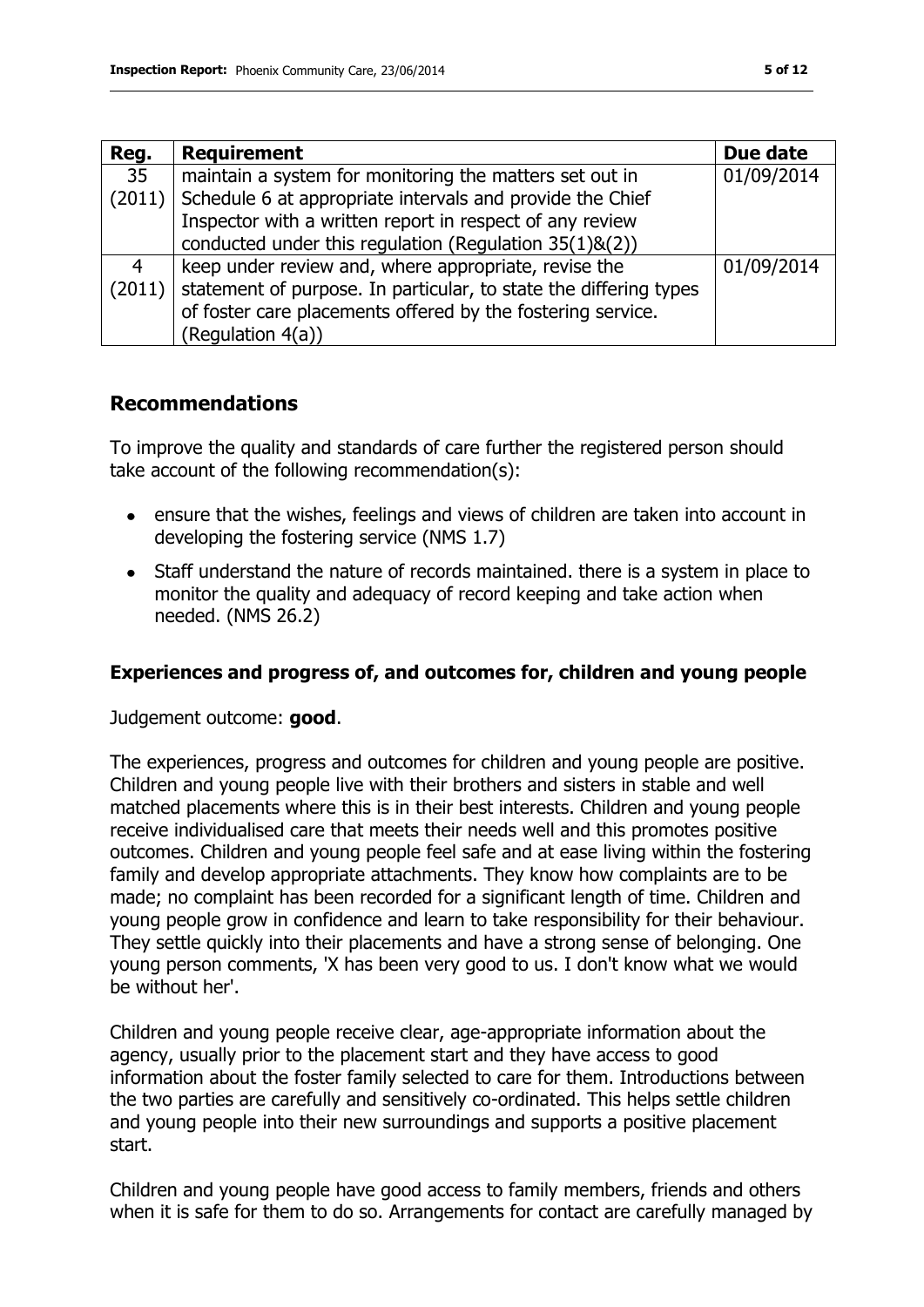the fostering agency with a consistent focus on the impact and the best interest of children and young people. Children and young people have access to information written about them by the fostering service.

Children and young people live in a healthy environment where their physical, emotional and social wellbeing is promoted. They have excellent access to primary health care services and receive advice and support from specialist services where this is required, for example to manage issues such as enuresis. In relation to their emotional health, children and young people also have good access to mental health professionals such as clinical psychologists for mental health assessments and Child and Adolescent Mental Health Services (CAMHS) for on-going support and counselling. Documented health care plans ensure that children and young people gain the advice, support and treatment they need, when they need it.

Children and young people engage in a range of physical and social activities that are of their choosing. These typically include sport, attendance at local youth clubs, fishing, family holidays, and a range of leisure activities organised and facilitated by the fostering service. These activities ensure that children and young people enjoy good health and wellbeing. Children and young people enjoy well-balanced, nutritious diets, which meet their cultural and religious needs.

The agency is very active in promoting education, and this has a positive impact on children and young people's educational attainment. Historically, the organisation has provided formal education at their school which is based very close to the offices of the fostering service. As a result positive educational experiences are a high priority on the organisation and the fostering service's agenda. Children and young people very much benefit from the organisations educational expertise. There are excellent examples of looked after young people new to the UK, with very limited command of English who very quickly with the support of the organisation, excel in their academic achievements. All children and young people of school age are actively engaged in education and most are making remarkable academic progress.

Children and young people are able to express their views through review meetings, with their social worker, foster carers, and supervising social worker. Children and young people have access to independent advocacy via their responsible placing authority when there is a need. However, the agency has not yet implemented firm arrangements for capturing children and young people's views or opinions to influence or improve the services provided to them in foster care. This is important to ensure that as the service continues to develop that those who the service cares for have the opportunity to use their expertise and experiences to help shape the service in a meaningful way.

Children and young people are prepared for, and supported into adulthood so that they can reach their potential and achieve economic well-being. Foster carers provide all children and young people with creative opportunities to take measured risks and to learn independence skills. These are appropriate to their age and ability. Early in the placement start, children and young people are encouraged to develop practical skills and emotional strategies to support them taking personal responsibility for their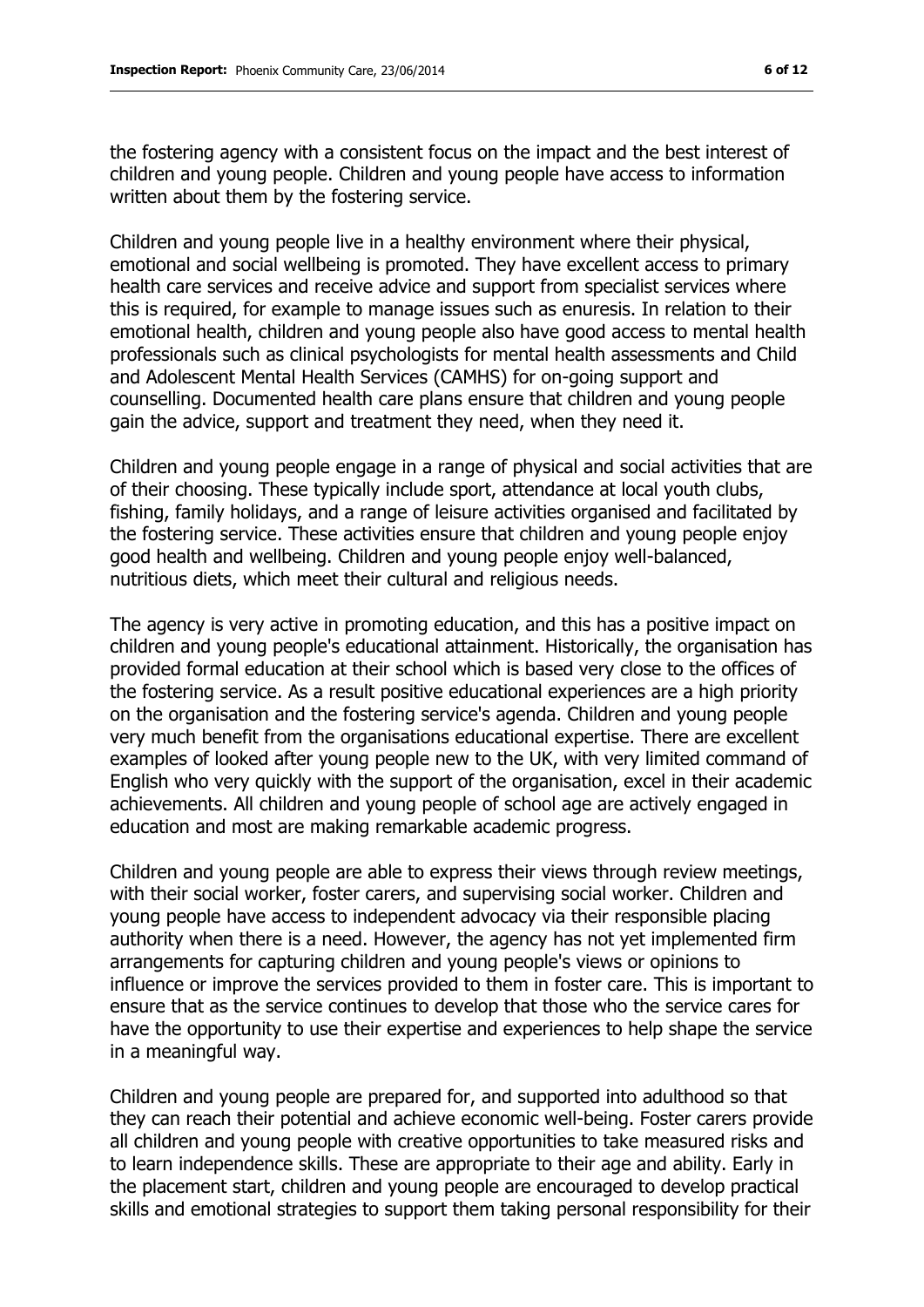actions and behaviour. In relation to developing independence, older young people benefit from their foster carers assisting them develop skills which aid their independence when they move on. This is particularly important for those young people for whom living in the UK is a new experience. A foster carer caring for unaccompanied minors comments, 'When they first arrived, I thought they were in culture shock, they had never even seen escalators. Now they travel on public transport, up and down London, like you and I'. Young people confirm they are now better able to shop, cook meals, wash and clean up after themselves as a result of the support received from their foster carers.

Children and young people remain in touch with their family where this is in their best interests. They see their brothers and sisters and foster carers fully support this. Any issues arising from contact are handled sensitively by foster carers enabling the children and young people to develop emotional resilience, knowledge and understanding of their background. They remain connected to their family through these arrangements thereby ensuring their identity remains intact.

Children and young people's identity needs are very well met by the service and at all levels, issues of equality and diversity are well explored. For example, as required, children and young people have access to translation and interpreting services to ensure any language barrier is minimised. Children and young people are encouraged to explore and celebrate individual faith practices and placements are supportive in helping looked after children understand their backgrounds and the events that have happened to them. In some cases this has included experiences of post traumatic distress and is addressed through work with relevant mental health professionals. As a result of the service's keen attention to issues of equality and diversity, children and young people have increased self-confidence and self-esteem.

#### **Quality of service**

Judgement outcome: **good**.

Foster carers share very positive relationships with the children and young people they care for. In turn, looked after children feel emotionally secure and have a strong sense of belonging within their foster families. One foster carer comments, 'I love having children in my home, watching them grow and have fun whilst their here, despite what's happened to them in the past. That's what it's all about'.

The fostering service ensures prospective foster carers are robustly recruited and assessed to ensure they meet the diverse needs of children and young people, including those with complex needs. Preparation is thorough and conducted with appropriate depth and rigor. Foster care assessments are largely comprehensive, analytical and identify the competencies and strengths foster carers have or need to develop. All assessments and approvals have been completed within eight months of the foster carers' application. Foster carers are clear about their role and the roles of the agency and local authority.

The service's fostering panel operates effectively and benefits by having its members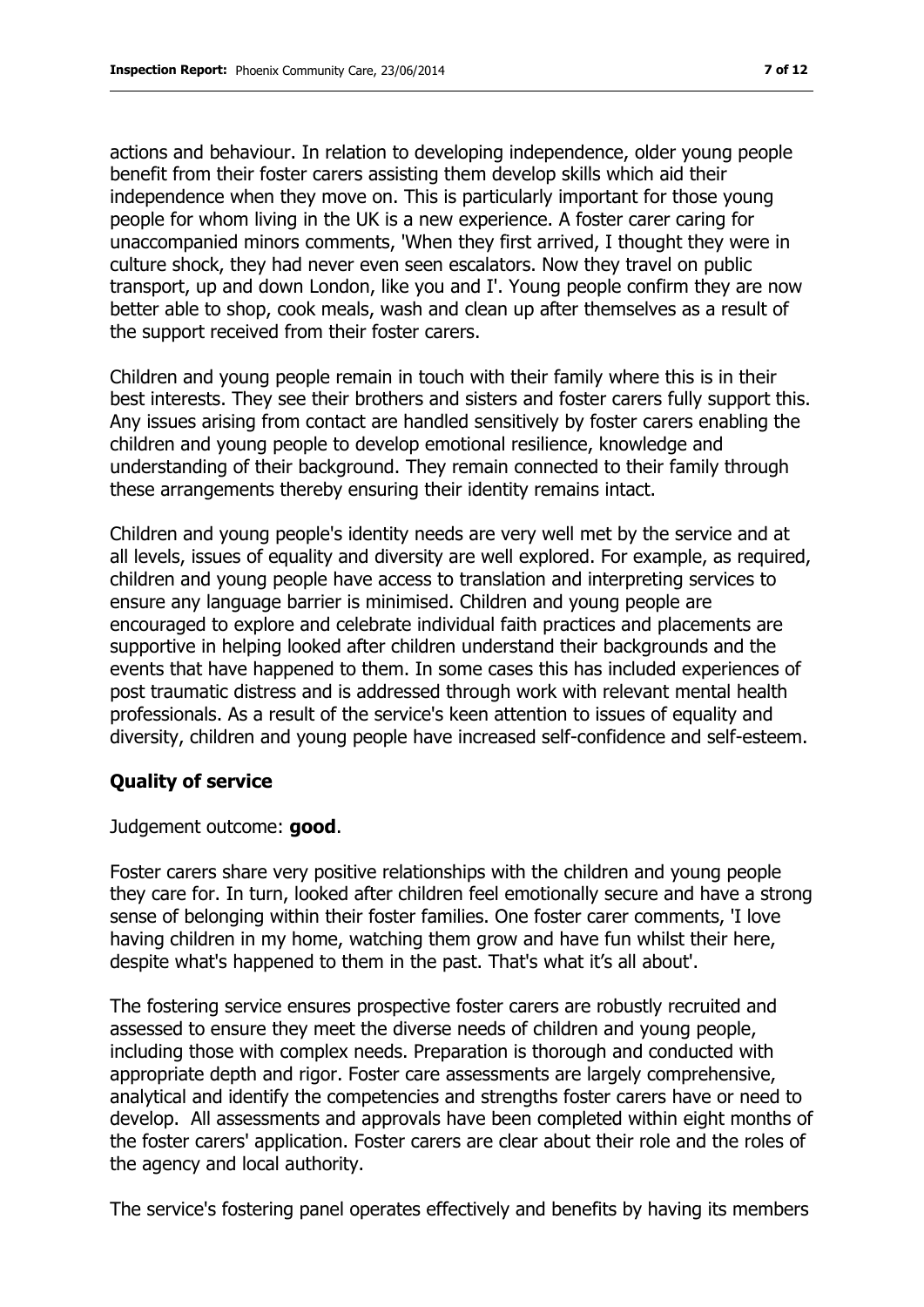drawn from a diverse range of professional backgrounds. The panel undertakes clear and appropriate analyses of the work that is presented at panel meetings. There is strong communication between the panel chair and the manager and panel contributes effectively to specific improvements in the service. The administration of the fostering panel is effective and there are occasional training opportunities for those on the fostering service's central list.

Foster carers receive good quality support from staff through regular visits, telephone calls, supervision and support groups. Foster carers feel highly valued within the agency. They feel a key strength of the agency is the support they receive to achieve positive outcomes for children and young people. All feedback received from foster carers has been extremely positive. A newly approved foster carer comments, ' Dealing with PCC has been a positive experience for me. They are a small agency, but competent and knowledgeable. I am so happy I started this journey with them'. Carers are positive about all the training they receive, including that which occurs pre-approval. An experienced foster carer for the agency comments, 'I feel PCC engages with my husband and me very well, ensuring we deliver best practice at all times. The support that my husband and I have been given through regular training, supervision and support groups has given us confidence. And the ability to continue to foster and equip us with the skills to provide a high standard of care to our foster children'. Yet another foster carer said of the service, 'Any issue, anything at all and the staff come running to support you'.

The vast majority of carers complete their induction development standards within a year; this is significant progress and work is underway to train the remainder. The overall training programme available to foster carers is adequate in meeting their needs and ensuring they are able to offer good quality care.

Children and young people are carefully matched to their foster placements to ensure that individual needs are clearly identified and met. There is a formal process to ensure that appropriate matching is taking place. This process successfully identifies any gaps and provides additional support, resources and training that are needed to support the foster carers and the young person's placement. The fostering service's careful matching processes directly contributes to placement success and stability; unplanned placement endings are extremely rare within the service.

Foster carers and staff of the fostering team work in effective collaboration with external professionals. This is important to establish placement objectives and determine collectively, how children and young people's needs are to be met. Commissioners and social workers from placing authorities are complimentary about the care provided to children and young people. One local authority commissioner comments of the service, 'PCC are very tight with their referral process. They don't put forward foster carers often, but when they do, they are able to meet the needs required. Their foster carers are quality - they are genuine people and the agency has a good understanding about young people's needs'. Placing authority representatives cite good communication and quality of care as reasons for choosing the agency.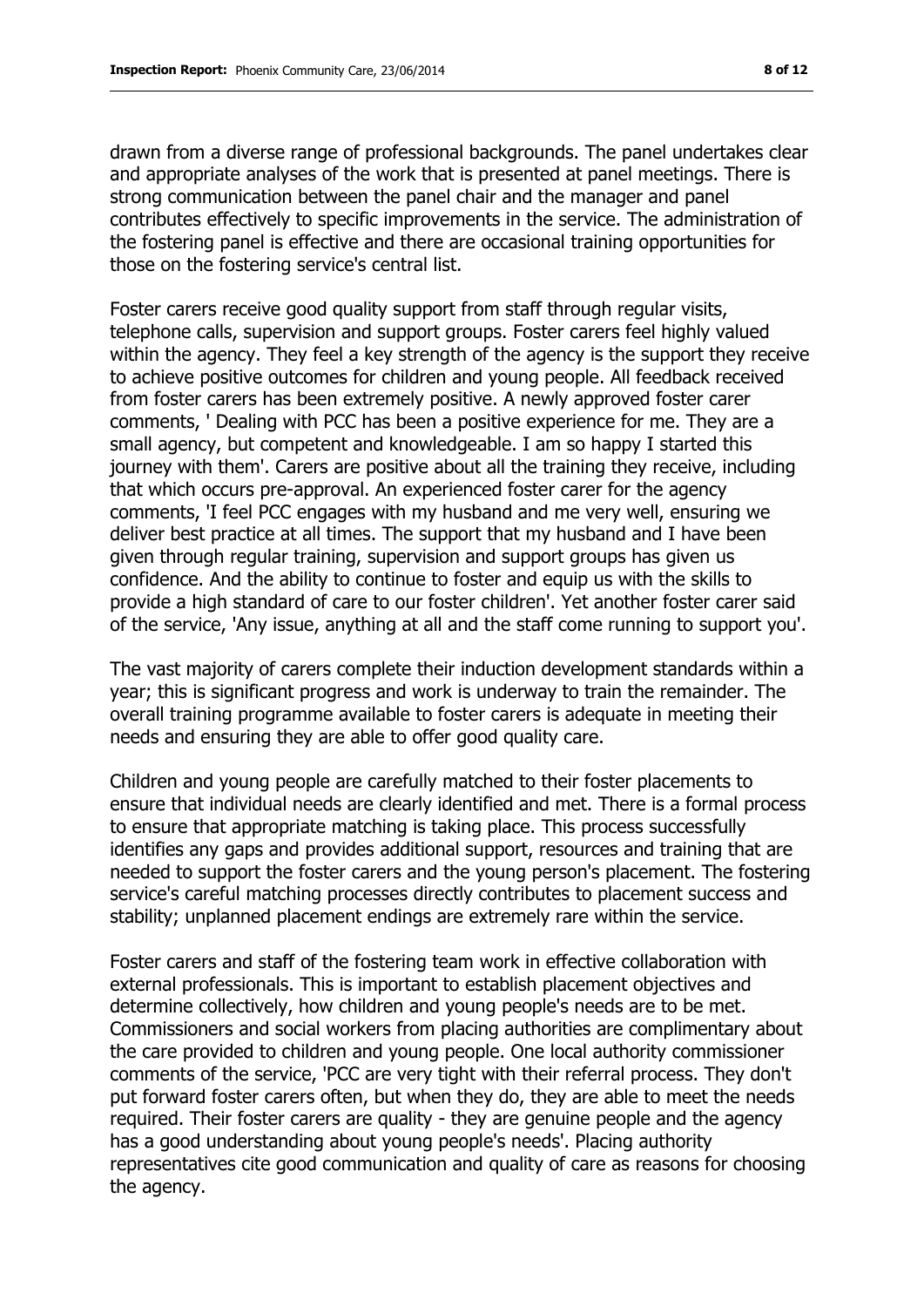The fostering service works well with local authority partners to gain information about children and young people to inform care arrangements, make appropriate matching decisions to ensure the individual needs of looked after children are well met. Children and young people's care plans are well adhered to by all parties and statutory reviews are convened at appropriate intervals. This assists to timeously explore placement issues and progress and helps to minimise unnecessary placement drift and promote permanency.

#### **Safeguarding children and young people**

Judgement outcome: **good**.

The fostering service staff team and foster carers ensure that the safety and wellbeing of children and young people is paramount. The service ensures that foster carers are aware of the vulnerabilities of the young people with whom they are working and are well informed about the underlying causes of the behaviours they can exhibit.

The assessment, preparation, training and supervision of foster carers is good and emphasises safeguarding children and young people. Additionally, policies and procedures are in place to guide foster carers and supervising social workers in caring for children and young people safely. Foster carers confirm that they understand the impact of abuse upon young people's behaviour. Consequently, they are guided to respond to children and young people's changing needs for protection.

All foster carers and staff receive training that helps keep children and young people safe. This includes training on child protection, trauma, attachment and safe caring. Foster carers' skills and knowledge in this area of their work is supplemented by written guidance in their handbook; carers have immediate access to information about how to respond to disclosures or safeguarding concerns. There have been no allegations or enquiries of a child protection nature made against any foster carer since the last inspection, three years ago.

Children and young people feel their foster carers and staff of the fostering service take their views seriously. They are aware how complaints are made and any risks they are exposed to are discussed with them on an individual basis. Any hazards are assessed so that children and young people are helped to have new experiences. Staff ensure that documented risk assessments and safe care policies are consistently reviewed and updated to enhance the safe care of children and young people. The service's development plan outlines plans to introduce the position of a 'Child Advocate' to better involve children and young people in a range of forums and discussion groups to key matters including issues of safety.

Children and young people in placement do not generally exhibit challenging behaviour and risk taking behaviour, such as absconding from placement is quite rare. The service had clear and comprehensive policies and procedures to address undesired behaviour. Staff and foster carers are very familiar with these protocols and take appropriate action, when required.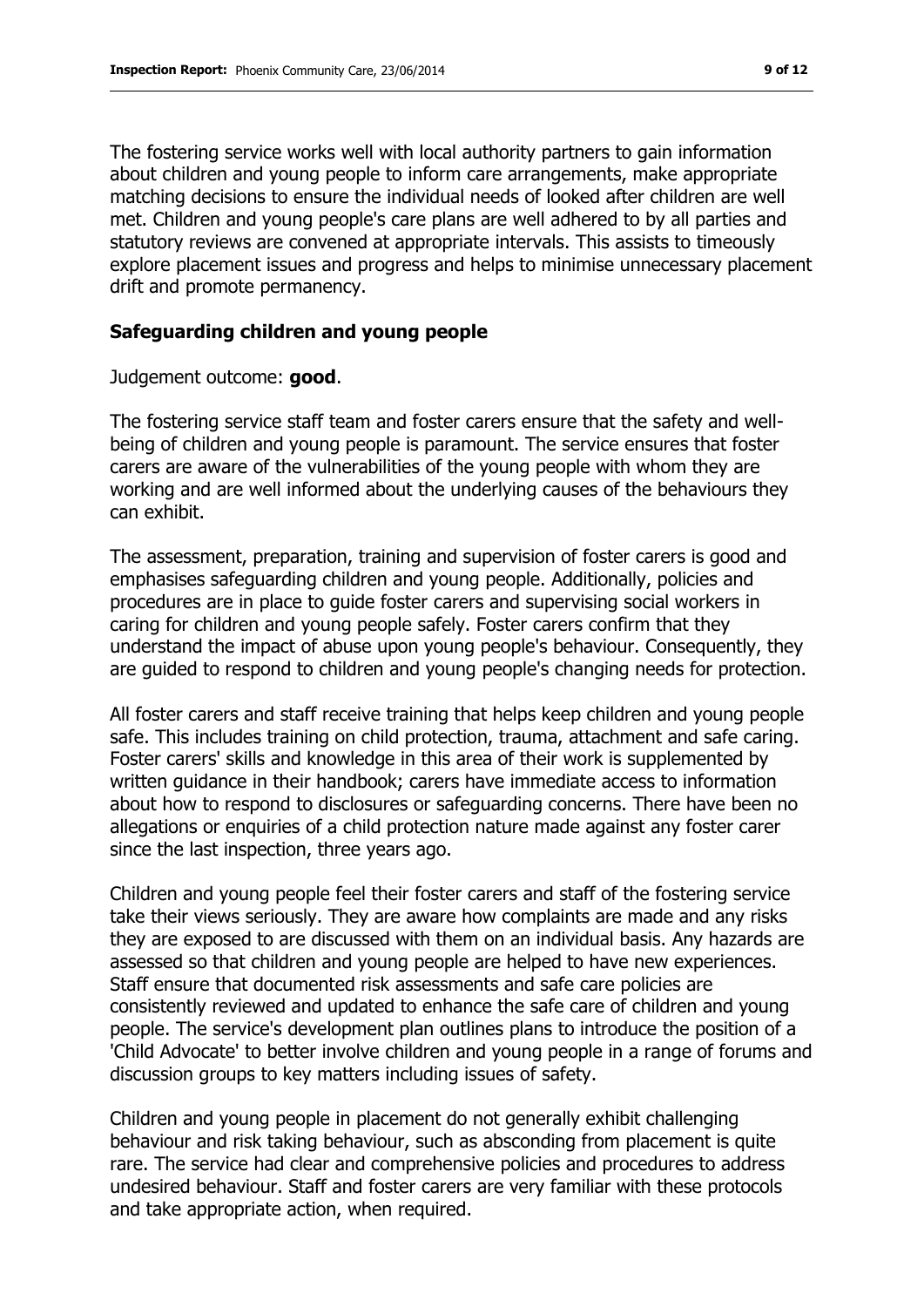The fostering service has good systems in place for staff vetting and recruitment. These processes are well-organised and comprehensive. The organisation ensures that appropriate checks are carried out which confirm that staff, members of the central list and students are suitable to work with children and young people. Unannounced visits are undertaken annually and children and young people are seen without their foster carer, to gain their views.

#### **Leadership and management**

#### Judgement outcome: **requires improvement**.

Leaders of the service are ambitious for change, and many aspects of the fostering service's leadership and management are sound. There is a qualified, Registered Manager in post who is supported by the responsible individual, the team manager and a newly recruited independent social worker. This new post is responsible for the strategic monitoring and development of the service and to conduct and manage all foster carer reviews. As a leadership and management team, they are committed to delivering a quality service to children, young people and foster carers. All of the requirements and recommendations made at the previous inspection have been satisfactorily resolved. The service has an ambitious, yet realistic development plan is in place to improve practice further and sets the future direction of the fostering service. Despite these improvements in service provision the effectiveness of quality assurance requires improvement.

Managers acknowledge that the fostering service's current IT and information data base systems are no longer fit for purpose. The service is in the process of acquiring alternative systems to better achieve the aims of the service. Managers and staff acknowledge that the current IT system is somewhat cumbersome to navigate, however, this does not account for noted recording errors. Discrepancies are found in the documented nature of some completed visits. For example, on one case, file numerous placement visits are recorded, yet very few supervisory visits appear on the system. Managers explained that regular supervisory visits had been completed but not recorded as such. Robust monitoring of staff's recording regimes would have highlighted this issue and prompted an effective solution. Managers acknowledge there is a need for improved clarity when recording to establish and document accurately the purpose of each visit, even when one visit serves a number of objectives.

The inspection also identified other isolated examples that highlight weaknesses in the auditing of staff records. These include failure to amend the approval conditions of a foster carer timeously and not being alert to a system's trigger that no unannounced visit had taken place to a foster care household within 12 months. The fostering services monitoring of its case file information records are not sufficiently robust and so does not consistently ensure records are kept current and support required fostering tasks.

The fostering service has other monitoring systems in place, which are effective.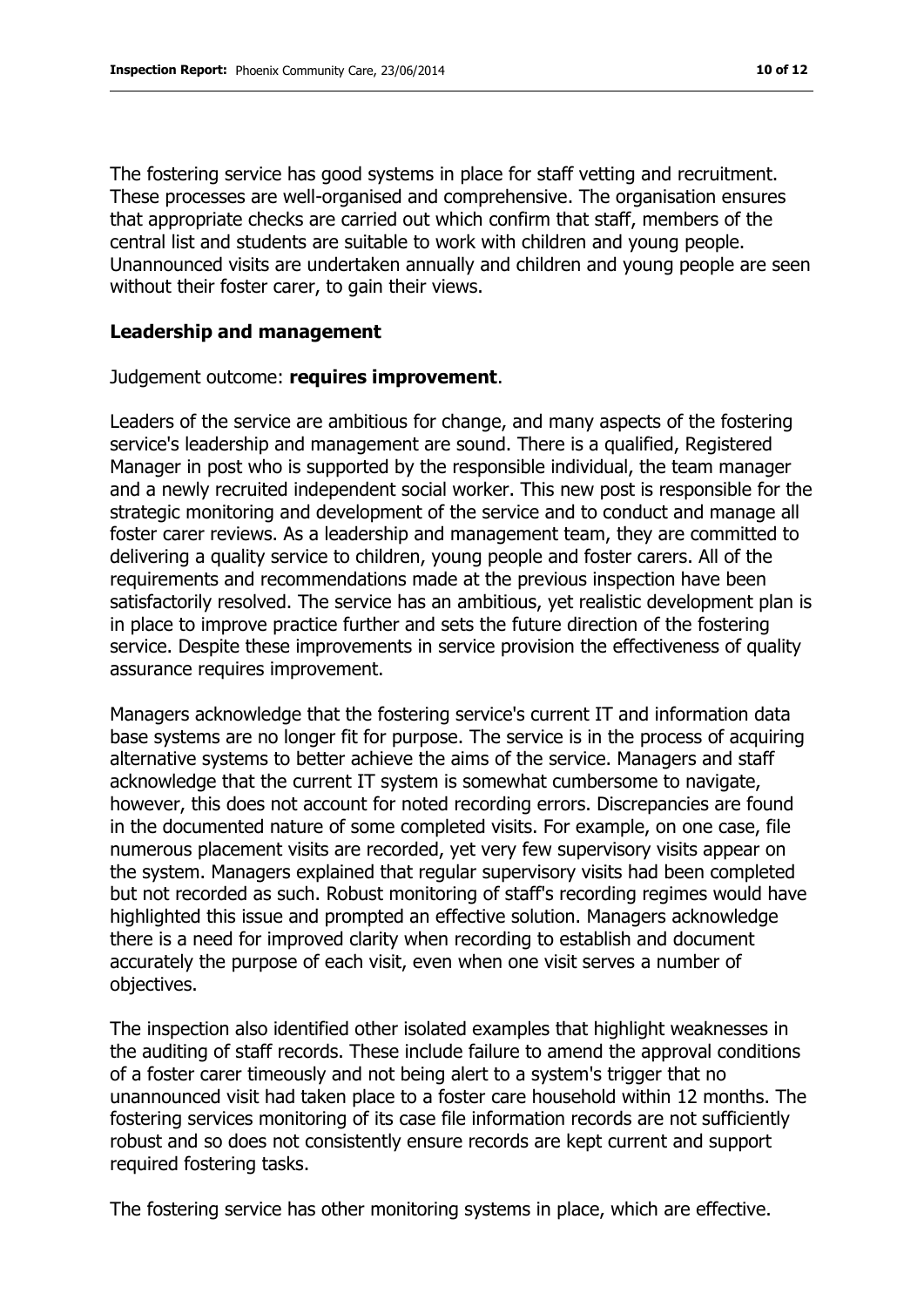These include for example, the tracking of individual children and young people's progress and outcomes, and the team manager's completion on quarterly overview reports to the organisation's directors. However, managers failed to produce any review of quality of care reports for the review of Ofsted as required by regulations. This is in breach of regulation 35 of the Fostering Services regulations, which requires providers to monitor and report matters set out in Schedule 6.

The Statement of Purpose and children's guide are available. However the Statement of Purpose does not in any way state the types of placements provided by the service. This is important so that placing authorities in need of foster care placements are clear whether or not this fostering service can offer the kind of placement required generally or at the point of referral.

Staff are appropriately qualified and extremely committed to providing good support to children young people and their fostering families. They are supported through access to training, regular supervision, appraisals and reflective practice. One staff member comments, 'The staff team has changed. The new team brings freshness; they're young, with fresh ideas and bring an interesting dynamic to the service'. A newly recruited member of the team, comments, 'The team is a good team. We're small and it's often all hands on deck. Support is good and I feel we all have lots to offer'.

The agency currently does not engage young people in the appraisal process; consultation with children and young people has been highlighted elsewhere in this report as an area for improvement. The agency is committed to supporting, valuing and developing staff, for example, through promoting flexible working patterns and supporting access to professional qualifications.

The fostering service is adequately resourced and is financially viable. The fairly recent recruitment of additional social work and administrative staff is good illustration of the service's capacity to invest and develop while continuing to offer a quality service. The premises and administrative systems are suitable to enable the fostering service to meet its aims and objectives.

The fostering service has a good track record of successfully addressing shortfalls identified at previous inspections. The service has a clear vision for its developmental path and demonstrates a commitment to ensuring the outcomes for children and young people are positive. The service has realistic plans in place to support its efforts to continue to offer quality care and enhance improvements to service provision. Shortfalls identified in the service's leadership and management do not impact negatively on the safety or welfare of children and young people.